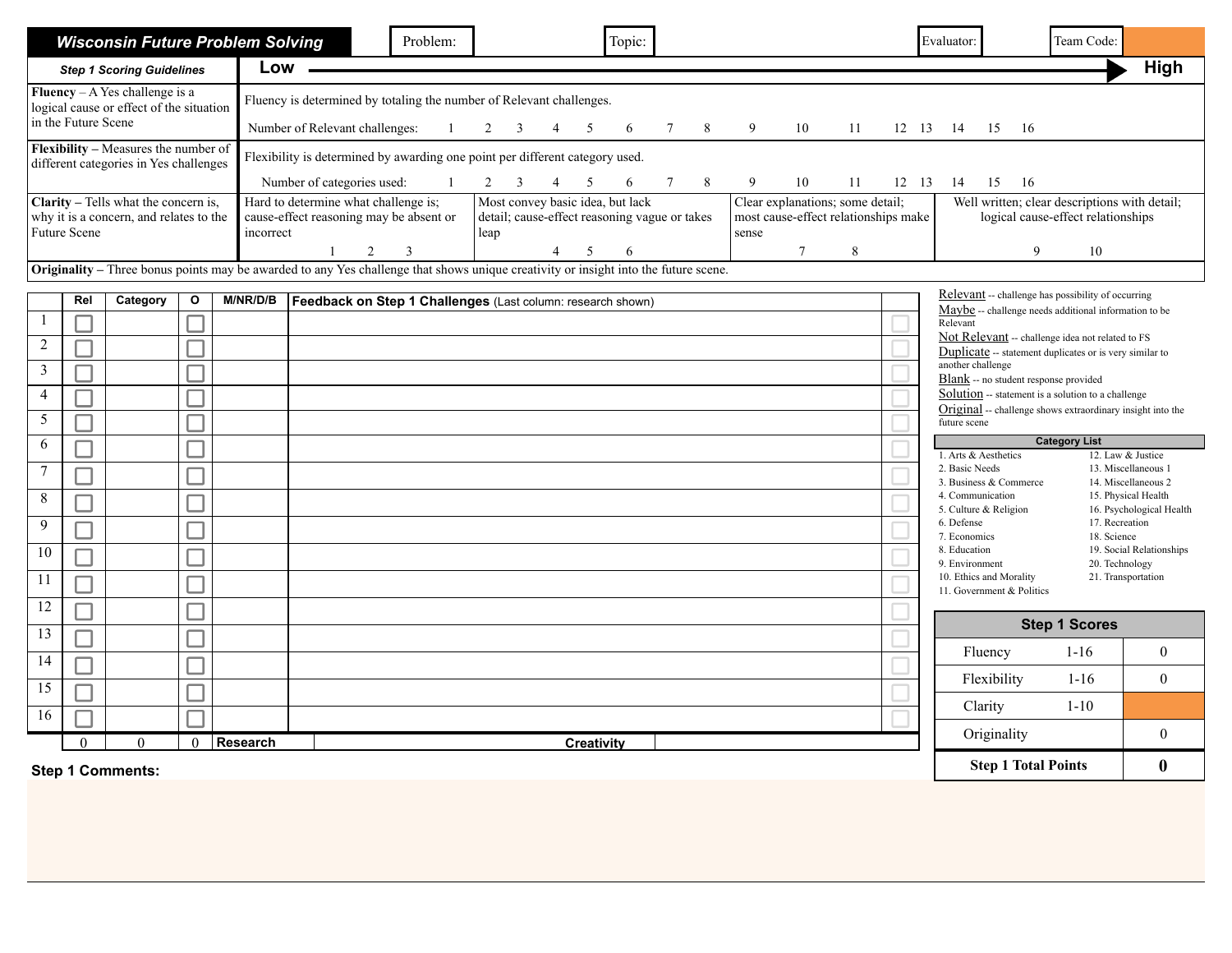| <b>Step 2 Scoring Guidelines</b>                                                 | Low                                        |                                                                                                        |                                                                              | High                                                                                                   |  |  |
|----------------------------------------------------------------------------------|--------------------------------------------|--------------------------------------------------------------------------------------------------------|------------------------------------------------------------------------------|--------------------------------------------------------------------------------------------------------|--|--|
| <b>Condition Phrase (C)</b>                                                      | Missing                                    | Present but does not use accurate<br>info or reasonable assumptions,<br>or written as entire challenge | Present & uses accurate info but<br>does not relate to KVP                   | Relates to KVP & uses accurate<br>information from FS/research                                         |  |  |
|                                                                                  | $\bf{0}$                                   |                                                                                                        |                                                                              | 6                                                                                                      |  |  |
| <b>Stem &amp; Key Verb Phrase</b><br>(KVP)                                       | Missing                                    | Present but has two verb phrases                                                                       | Present but has two objects or<br>two modifiers                              | Present and contains a single active<br>verb or verb phrase                                            |  |  |
|                                                                                  | $\bf{0}$                                   | $\mathcal{L}$                                                                                          |                                                                              |                                                                                                        |  |  |
| Purpose (P)                                                                      | Missing                                    | Present but has two purposes or repeats KVP                                                            | Present but does not have a clear<br>relationship to KVP                     | Present and singular with logical<br>relation to KVP                                                   |  |  |
|                                                                                  | $\bf{0}$                                   |                                                                                                        |                                                                              |                                                                                                        |  |  |
| <b>Future Scene Parameters</b>                                                   | All missing                                | 1 parameter present                                                                                    | 2 parameters present                                                         | Topic, place, time all present                                                                         |  |  |
|                                                                                  | $\bf{0}$                                   | $\overline{2}$                                                                                         |                                                                              |                                                                                                        |  |  |
| Significance: Assesses the<br>importance of the UP to the<br>Future Scene charge | Weak relationship to FS, topic, and charge | Identifies minor issue from the FS                                                                     | Identifies an appropriate issue<br>related to the FS charge                  | Identifies an important issue related<br>to the FS charge with a meaningful<br>connection to the topic |  |  |
|                                                                                  |                                            | 5                                                                                                      |                                                                              | 10<br>9.                                                                                               |  |  |
| Scope: Measures the<br>manageability and focus of<br>the UP                      | Weak relationship to FS, topic, and charge | UP so broad or narrow that it is unlikely to be<br>attainable or effective                             | Consideration given to focus $\&$<br>manageability; impact may be<br>limited | Identifies small enough segment of<br>the FS to be manageable but<br>sizeable enough to be impactful   |  |  |
|                                                                                  |                                            |                                                                                                        |                                                                              | 10                                                                                                     |  |  |
| <b>Clarity:</b> Examines effective<br>communication of the intent<br>of the UP   | Difficult to determine intent of UP        | Action to be taken (KVP) vague; intent of UP<br>unclear                                                | Effort made to clearly define<br>action & explain its importance             | UP clearly defines action $\&$<br>communicates its importance<br>effectively                           |  |  |
|                                                                                  | $\overline{2}$<br>3                        | 5<br>6                                                                                                 | 8                                                                            | 9<br><b>10</b>                                                                                         |  |  |
| <b>Condition Phrase:</b>                                                         |                                            |                                                                                                        |                                                                              | <b>Step 2 Scores</b>                                                                                   |  |  |
| Stem:                                                                            | "How might we"<br><b>OR</b>                | "In what ways might we"                                                                                | Stem & KVP                                                                   | Condition Phrase<br>$0-6$<br>$0 - 6$                                                                   |  |  |
| Key Verb Phrase:                                                                 |                                            |                                                                                                        | Purpose                                                                      | $0 - 6$                                                                                                |  |  |
|                                                                                  |                                            |                                                                                                        | Parameters                                                                   | $0 - 6$                                                                                                |  |  |
| Purpose:                                                                         |                                            |                                                                                                        | Significance<br>Scope                                                        | $1 - 10$<br>$1 - 10$                                                                                   |  |  |

Parameters: **Topic: Place: Place: Time: Time: Place: Time: Place: Place: Place: Place: Place: Place: Place: Place: Place: Place: Place: Place: Place: Place: Place: Place: Place** 

**Step 2 Comments:**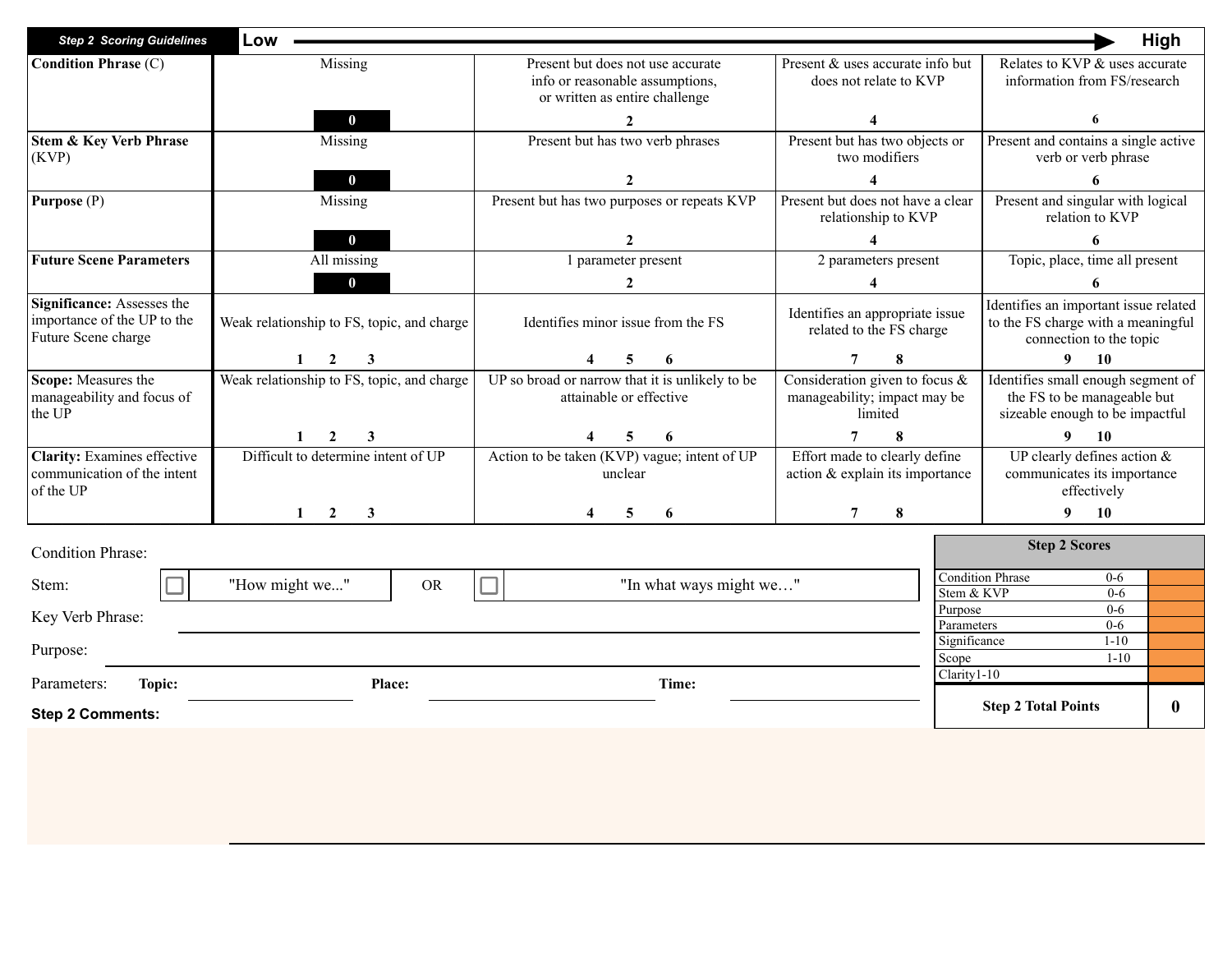|                |                    | <b>Step 3 Scoring Guidelines</b>                                                                                                               |   | Low                                                                                                                                                                                                                                                                                                                                                             |                                                                              |  |  |  |  |  |  |  |                                                                                                              |  |    |     |    |    |    |                                                                  |                      |    |                            |                      | High                                                   |  |
|----------------|--------------------|------------------------------------------------------------------------------------------------------------------------------------------------|---|-----------------------------------------------------------------------------------------------------------------------------------------------------------------------------------------------------------------------------------------------------------------------------------------------------------------------------------------------------------------|------------------------------------------------------------------------------|--|--|--|--|--|--|--|--------------------------------------------------------------------------------------------------------------|--|----|-----|----|----|----|------------------------------------------------------------------|----------------------|----|----------------------------|----------------------|--------------------------------------------------------|--|
|                |                    | Fluency - A Relevant solution idea<br>addresses the KVP and does not                                                                           |   |                                                                                                                                                                                                                                                                                                                                                                 | Fluency is determined by totaling the number of Relevant solutions.          |  |  |  |  |  |  |  |                                                                                                              |  |    |     |    |    |    |                                                                  |                      |    |                            |                      |                                                        |  |
|                | negate the purpose |                                                                                                                                                |   | Number of relevant Solutions:<br>8<br>9<br>10<br>11<br>12 13<br>6<br>-14                                                                                                                                                                                                                                                                                        |                                                                              |  |  |  |  |  |  |  |                                                                                                              |  | 15 | -16 |    |    |    |                                                                  |                      |    |                            |                      |                                                        |  |
|                |                    | Flexibility - Measures the number<br>of different categories in Relevant                                                                       |   |                                                                                                                                                                                                                                                                                                                                                                 | Flexibility is determined by awarding one point per different category used. |  |  |  |  |  |  |  |                                                                                                              |  |    |     |    |    |    |                                                                  |                      |    |                            |                      |                                                        |  |
| solutions      |                    |                                                                                                                                                |   |                                                                                                                                                                                                                                                                                                                                                                 | Number of categories used:                                                   |  |  |  |  |  |  |  | 6                                                                                                            |  | 8  | 9   | 10 | 11 | 12 | 13                                                               | 14                   | 15 | -16                        |                      |                                                        |  |
|                |                    | Elaboration/Clarity - Has relevant<br>who, what, why, and how elements;<br>Measures clarity and conciseness of                                 |   | Not enough detail/elaboration to convey<br>Most solutions convey basic idea; some lack<br>Appropriate explanations with some<br>detail/elaboration OR too much detail confuses<br>detail/elaboration; some WHOs not<br>meaning of solution ideas, OR excessive<br>detail obscures solutions<br>solution ideas; WHOs random or repetitive<br>logical/appropriate |                                                                              |  |  |  |  |  |  |  | Clear, concise descriptions with<br>adequate details/elaboration; most<br>include logical who, what, how/why |  |    |     |    |    |    |                                                                  |                      |    |                            |                      |                                                        |  |
| writing        |                    |                                                                                                                                                |   |                                                                                                                                                                                                                                                                                                                                                                 |                                                                              |  |  |  |  |  |  |  |                                                                                                              |  |    |     |    |    | 8  |                                                                  |                      |    |                            | 9                    | 10                                                     |  |
|                |                    | <b>Originality</b> – Three bonus points may be awarded to any Relevant solution that shows unique creativity or insight into the future scene. |   |                                                                                                                                                                                                                                                                                                                                                                 |                                                                              |  |  |  |  |  |  |  |                                                                                                              |  |    |     |    |    |    |                                                                  |                      |    |                            |                      |                                                        |  |
|                | Rel                | Category                                                                                                                                       | O | NR/D/B                                                                                                                                                                                                                                                                                                                                                          | Feedback on Step 3 Solutions (Last column: research shown)                   |  |  |  |  |  |  |  |                                                                                                              |  |    |     |    |    |    |                                                                  |                      |    |                            |                      | Relevant -- Solution idea addresses KVP & clearly      |  |
|                |                    |                                                                                                                                                |   |                                                                                                                                                                                                                                                                                                                                                                 |                                                                              |  |  |  |  |  |  |  |                                                                                                              |  |    |     |    |    |    |                                                                  | supports Purpose     |    |                            |                      | Not Relevant -- Solution idea needs additional         |  |
| $\overline{2}$ |                    |                                                                                                                                                |   |                                                                                                                                                                                                                                                                                                                                                                 |                                                                              |  |  |  |  |  |  |  |                                                                                                              |  |    |     |    |    |    |                                                                  |                      |    | information to be Relevant |                      | Duplicate -- statement duplicates, or very similar to, |  |
| 3              |                    |                                                                                                                                                |   |                                                                                                                                                                                                                                                                                                                                                                 |                                                                              |  |  |  |  |  |  |  |                                                                                                              |  |    |     |    |    |    | another solution<br><b>Blank</b> -- no student response provided |                      |    |                            |                      |                                                        |  |
| $\overline{4}$ |                    |                                                                                                                                                |   | Original -- solution idea shows extraordinary insight<br>or creative thinking                                                                                                                                                                                                                                                                                   |                                                                              |  |  |  |  |  |  |  |                                                                                                              |  |    |     |    |    |    |                                                                  |                      |    |                            |                      |                                                        |  |
| 5              |                    |                                                                                                                                                |   |                                                                                                                                                                                                                                                                                                                                                                 |                                                                              |  |  |  |  |  |  |  |                                                                                                              |  |    |     |    |    |    |                                                                  |                      |    |                            |                      |                                                        |  |
| 6              |                    |                                                                                                                                                |   |                                                                                                                                                                                                                                                                                                                                                                 |                                                                              |  |  |  |  |  |  |  |                                                                                                              |  |    |     |    |    |    |                                                                  | 1. Arts & Aesthetics |    |                            | <b>Category List</b> | 12. Law & Justice                                      |  |
| $\mathbf{7}$   |                    |                                                                                                                                                |   |                                                                                                                                                                                                                                                                                                                                                                 |                                                                              |  |  |  |  |  |  |  |                                                                                                              |  |    |     |    |    |    |                                                                  | 2. Basic Needs       |    |                            |                      | 13. Miscellaneous                                      |  |

| -9<br>10<br>-11<br>12 |          |                         |                               |  | 6. Defense<br>7. Economics<br>8. Education<br>9. Environment<br>10. Ethics and Morality<br>11. Government & Politics | 17. Recreation<br>18. Science<br>20. Technology | 19. Social Relationships<br>21. Transportation |
|-----------------------|----------|-------------------------|-------------------------------|--|----------------------------------------------------------------------------------------------------------------------|-------------------------------------------------|------------------------------------------------|
| 13                    |          |                         |                               |  | <b>Step 3 Scores</b>                                                                                                 |                                                 |                                                |
| 14                    |          |                         |                               |  | Fluency<br>Flexibility                                                                                               | $1 - 16$<br>$1 - 16$                            |                                                |
| 15<br>16              |          |                         |                               |  | Elab/Clarity                                                                                                         | $1 - 10$                                        |                                                |
|                       | $\Omega$ |                         | Research<br><b>Creativity</b> |  | Originality                                                                                                          |                                                 |                                                |
|                       |          | <b>Step 3 Comments:</b> | <b>Step 3 Total Points</b>    |  | 0                                                                                                                    |                                                 |                                                |

13. Miscellaneous 1<br>14. Miscellaneous 2

3. Business & Commerce 14. Miscellaneous 2<br>4. Communication 15. Physical Health

5. Culture & Religion 16. Psychological Health<br>6. Defense 17. Recreation

4. Communication 5. Culture  $&$  Religion

7

 $\Box$ 

 $\Box$ 

8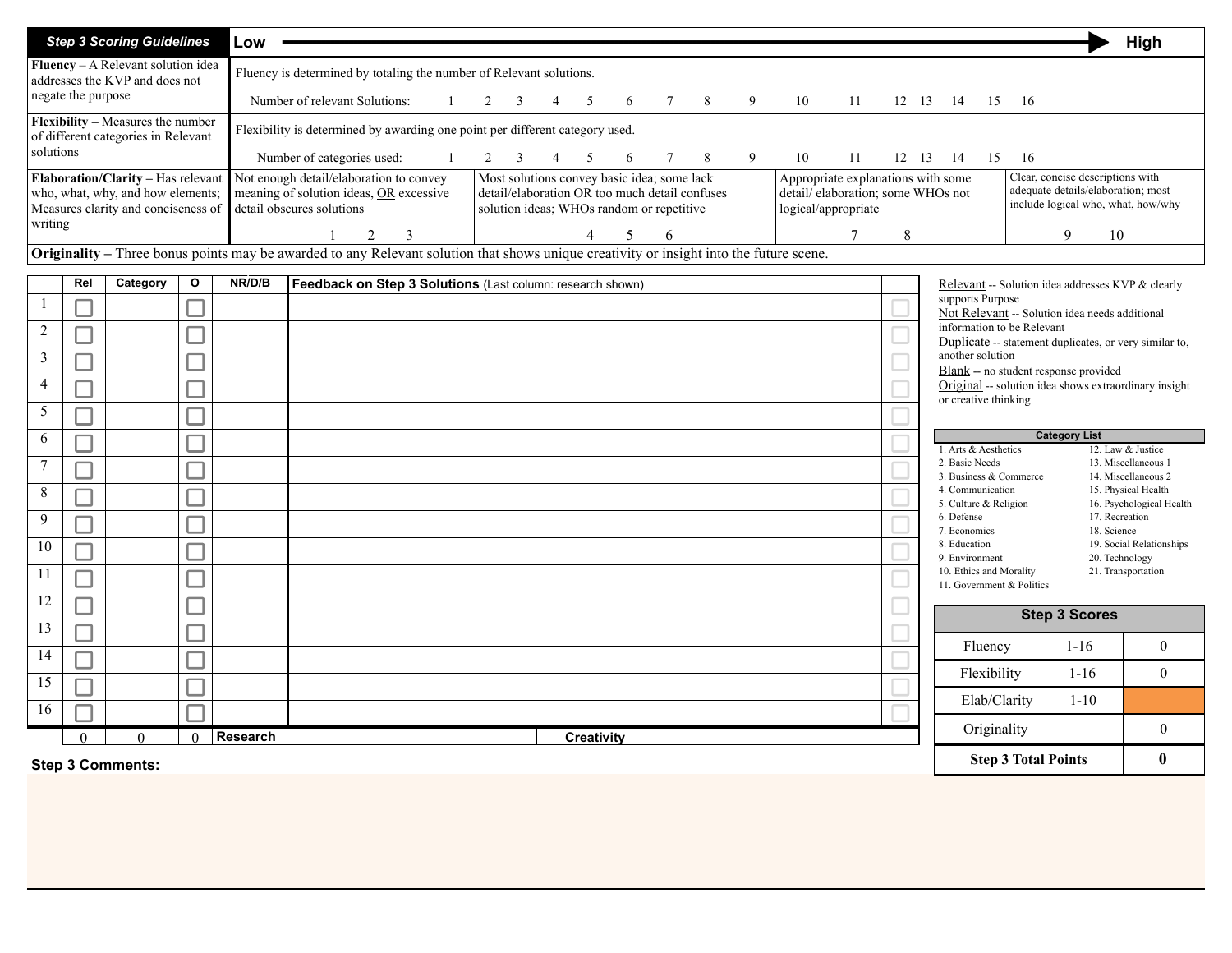| <b>Steps 4 &amp; 5 Scoring Guidelines</b>                           | Low                      |                                       |                                                                                                                                                           |                        |                       |                   | <b>High</b>                  |   |
|---------------------------------------------------------------------|--------------------------|---------------------------------------|-----------------------------------------------------------------------------------------------------------------------------------------------------------|------------------------|-----------------------|-------------------|------------------------------|---|
| Criteria Correctly Written -                                        |                          |                                       | Two points are awarded for each correctly written criterion. (A correctly written criterion must include a superlative – "st" word.)                      |                        |                       |                   |                              |   |
| Measure of degree, single dimension,<br>worded in desired direction |                          | Number of correctly written criteria: |                                                                                                                                                           | 5                      |                       |                   |                              |   |
|                                                                     |                          | Number of points awarded:             | $\Omega$<br>2<br>4                                                                                                                                        | 8<br>10<br>6           |                       |                   |                              |   |
| Applicability and Relevance to the<br><b>Underlying Problem</b>     |                          |                                       | Generic = 1 point, Modified = 2 points, Advanced = 4 points. Criteria that are not correctly written are still evaluated for Applicability and Relevance. |                        |                       |                   |                              |   |
| <b>Grid Correctly Used</b>                                          | Top solution not used in |                                       | Grid contains 3 errors                                                                                                                                    | Grid contains 2 errors | Grid contains 1 error |                   | Grid contains no errors      |   |
|                                                                     | Step $6$ ; $4+$ errors   |                                       |                                                                                                                                                           | 3                      | 4                     |                   |                              |   |
| <b>Correctly Written</b><br>[A]dvanced                              | A/M/G/NR                 | <b>Appl/Rel points</b>                | Steps 4 & 5 Comments:                                                                                                                                     |                        |                       |                   | <b>Steps 4-5 Scores</b>      |   |
| 4 points<br>[M]odified                                              |                          | $\Omega$                              |                                                                                                                                                           |                        |                       | Correctly Written | $0 - 10$                     |   |
| 2 points<br>[G]eneric                                               |                          | $\theta$                              |                                                                                                                                                           |                        |                       |                   | Applicability/Relevance 0-20 |   |
| 1 point<br>$NR = Not$                                               |                          | $\theta$                              |                                                                                                                                                           |                        |                       | Correctly Used    | $1-5$                        |   |
| relevant 0                                                          |                          | $\theta$                              |                                                                                                                                                           |                        |                       |                   |                              |   |
|                                                                     |                          | $\theta$                              |                                                                                                                                                           |                        |                       |                   | Steps 4 & 5 Total Points     | 0 |
|                                                                     | Total                    | $\mathbf{0}$                          |                                                                                                                                                           |                        |                       |                   |                              |   |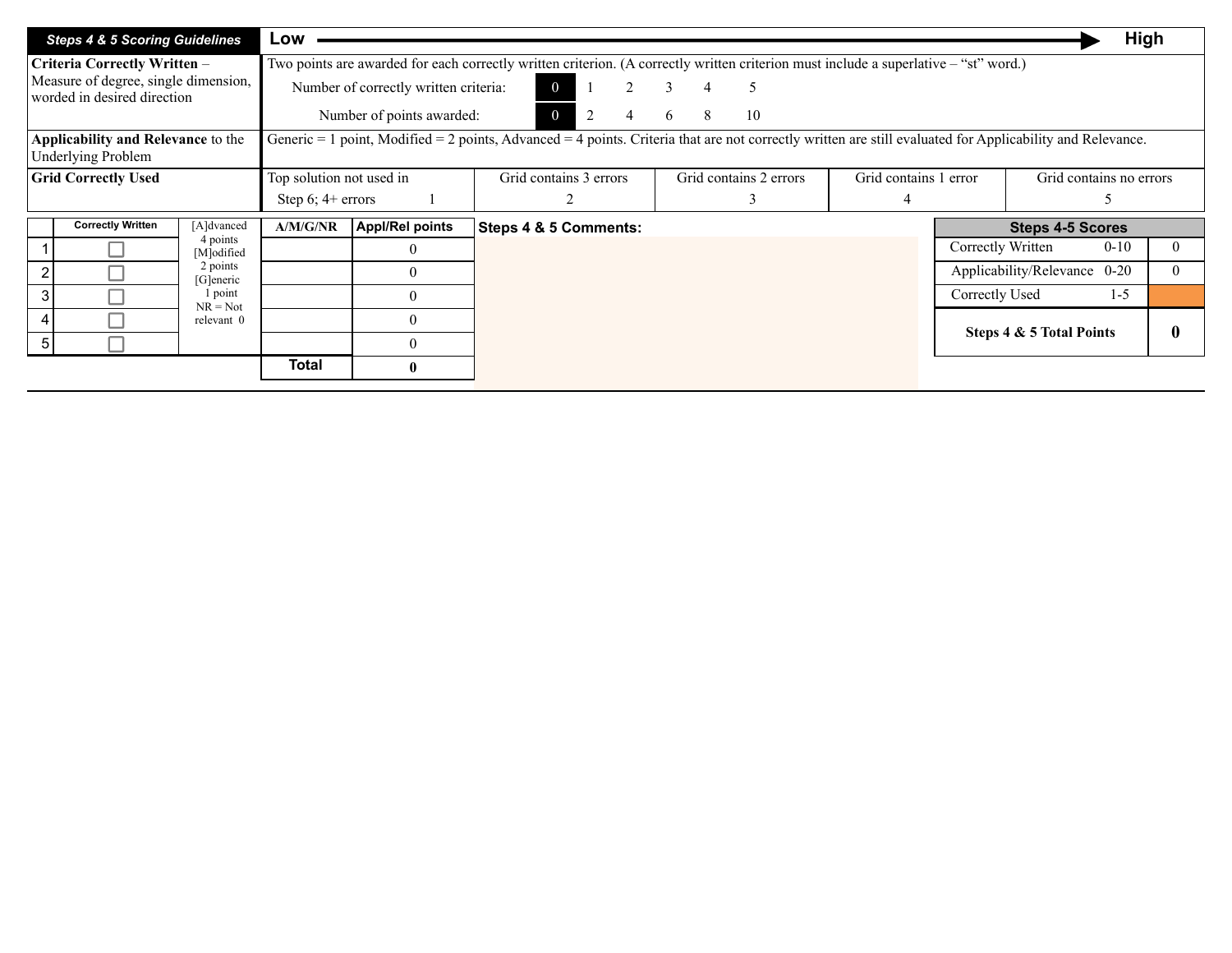| <b>Step 6 Scoring Guidelines</b>                                                              | Low                                                     |                                                        |                                                    | High                                                                                |  |  |  |
|-----------------------------------------------------------------------------------------------|---------------------------------------------------------|--------------------------------------------------------|----------------------------------------------------|-------------------------------------------------------------------------------------|--|--|--|
| <b>Impact on Future Scene - Measures</b><br>the positive effect of the AP on the              | Action Plan (AP) has a negative or no<br>impact on FS   | AP has minimal positive impact on FS                   | AP has moderate positive impact on FS              | AP has strong positive impact on FS                                                 |  |  |  |
| Future Scene (FS) situation                                                                   |                                                         | 6                                                      |                                                    | 10                                                                                  |  |  |  |
| <b>Relationship to <math>UP</math> – Assesses the</b><br>extent to which the AP solves the UP | AP is unrelated to UP                                   | AP addresses some aspects of UP                        | AP adequately considers KVP and Purpose of<br>I IP | AP effectively responds to KVP and<br>Purpose of UP                                 |  |  |  |
|                                                                                               |                                                         | $\overline{c}$<br>3                                    |                                                    |                                                                                     |  |  |  |
| <b>Criteria in Development of Action</b><br><b>Plan</b> – Measures the degree to which        | AP does not address the criteria                        | AP's connection to criteria is minimal or<br>unclear   | AP makes some valid connections to criteria        | AP addresses criteria in a convincing<br>manner                                     |  |  |  |
| the criteria are addressed in the                                                             |                                                         | $\overline{2}$<br>3                                    |                                                    |                                                                                     |  |  |  |
| <b>Humaneness</b> – Measures the<br>productive, positive potential of the                     | Negative or destructive AP                              | AP is neutral; neither positive nor<br>negative        | Constructive potential evident                     | AP is positive and constructive                                                     |  |  |  |
| AP                                                                                            | $\mathcal{L}$                                           |                                                        |                                                    |                                                                                     |  |  |  |
| Completeness - Considers the extent<br>to which the AP is thoughtfully<br>elaborated          | Details are minimal; rewrite of Step 3<br>solution idea | Provides some considerations needed to<br>carry out AP | Contains many elements of AP<br>implementation     | Presents organized, comprehensive<br>explanation of process needed to<br>achieve AP |  |  |  |
|                                                                                               | 2<br>$\overline{4}$                                     | 8<br>10<br>6                                           | 12<br>14<br>16                                     | 18<br>20                                                                            |  |  |  |
| <b>Step 6 Comments:</b>                                                                       |                                                         |                                                        |                                                    | <b>Step 6 Scores</b>                                                                |  |  |  |
|                                                                                               |                                                         |                                                        |                                                    | $2 - 10$<br>Impact on FS                                                            |  |  |  |
|                                                                                               |                                                         |                                                        |                                                    | Relationship to UP<br>$1-5$                                                         |  |  |  |
|                                                                                               |                                                         |                                                        |                                                    | Criteria in Dev<br>$1-5$                                                            |  |  |  |
|                                                                                               |                                                         |                                                        | Humaneness                                         | $1 - 5$                                                                             |  |  |  |
|                                                                                               |                                                         |                                                        |                                                    | $2 - 20$<br>Completeness                                                            |  |  |  |
|                                                                                               |                                                         |                                                        |                                                    | 0<br><b>Step 6 Total Points</b>                                                     |  |  |  |